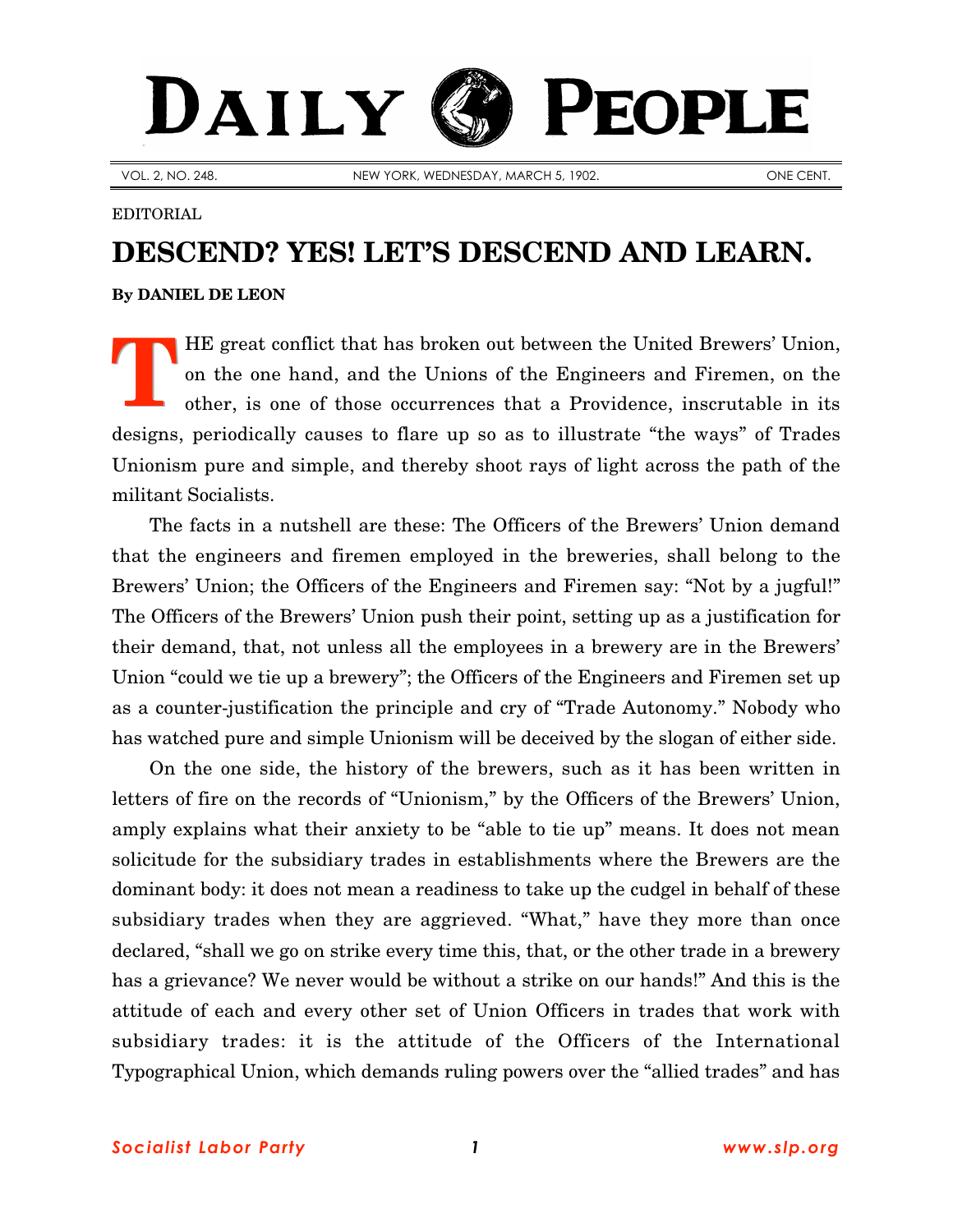again and again sacrificed stereotypers, pressmen, etc.; it is the attitude of the Officers of the United Mine Workers, who have regularly sacrificed the interests of the mule drivers, etc.; it is the attitude of the Officers of the Glassworkers, who again and again have sacrificed the "lehr boys" and other "subsidiary" departments. What, accordingly, the Officers of the Brewers' Union, together with the Officers of all such other Unions, mean by their anxiety to be "able to tie up" is to be able to subjugate, aye, to sacrifice and to reduce the subsidiary trades to the level of pariahs under the heels of such Union Officers.

No better, on the other side, stands the case, in point of sincerity, with the "Trade Autonomists." No doubt they want "Autonomy"; but, in so far as they are sincere in wanting that, their sincerity is of a piece with that of their "We-want-tobe-able-to-tie-up" adversaries: these certainly want "to be able to tie up." Nevertheless, in the one case, as in the other, the insincerity lies in what is implied. Both imply the purpose to benefit their rank and file. Now, nothing is further removed from their real purpose. In fact, these Officers all know better. With only a small fraction of the brewers organized, and the well-known impossibility of organizing the majority, a threat to "tie up" a brewery can never be more than what the record of the Officers of the Brewers' Union has established, to wit, an opportunity for these Officers to levy blackmail in their own interests on those employers who prefer to pay blackmail rather than be inconvenienced. Similarly with the "Trade Autonomist" Officers. Accordingly, the conflict that has flared up is essentially a conflict between divisions of the Organized Scabbery: One set thinks it has power enough to take into its own hands the business of sharing or trying to share with the employer the spoils of the rank and file; the other set refuses to be crowded out of the business; and both operate their rank and file as food for cannon.

Wherever such ignominious conflicts are waged, and the colors of "Labor" are raised piratically, likes flock to likes, employers and Organized Scabbery—joint pluckers of the Working Class—are seen to coalesce: wherever traitors to a ruled class bob up, the ruling class will ever "play them." It is, accordingly, no wonder to notice the evidences of an alliance between the Officers of the Brewers' Union with the bosses in this city, where the former are succeeding in ousting firemen and engineers, and of an alliance between the Officers of Engineers and Firemen with the bosses in Cincinnati, where these Officers have succeeded in causing the lockout

*Socialist Labor Party 2 [www.slp.org](http://slp.org/)*